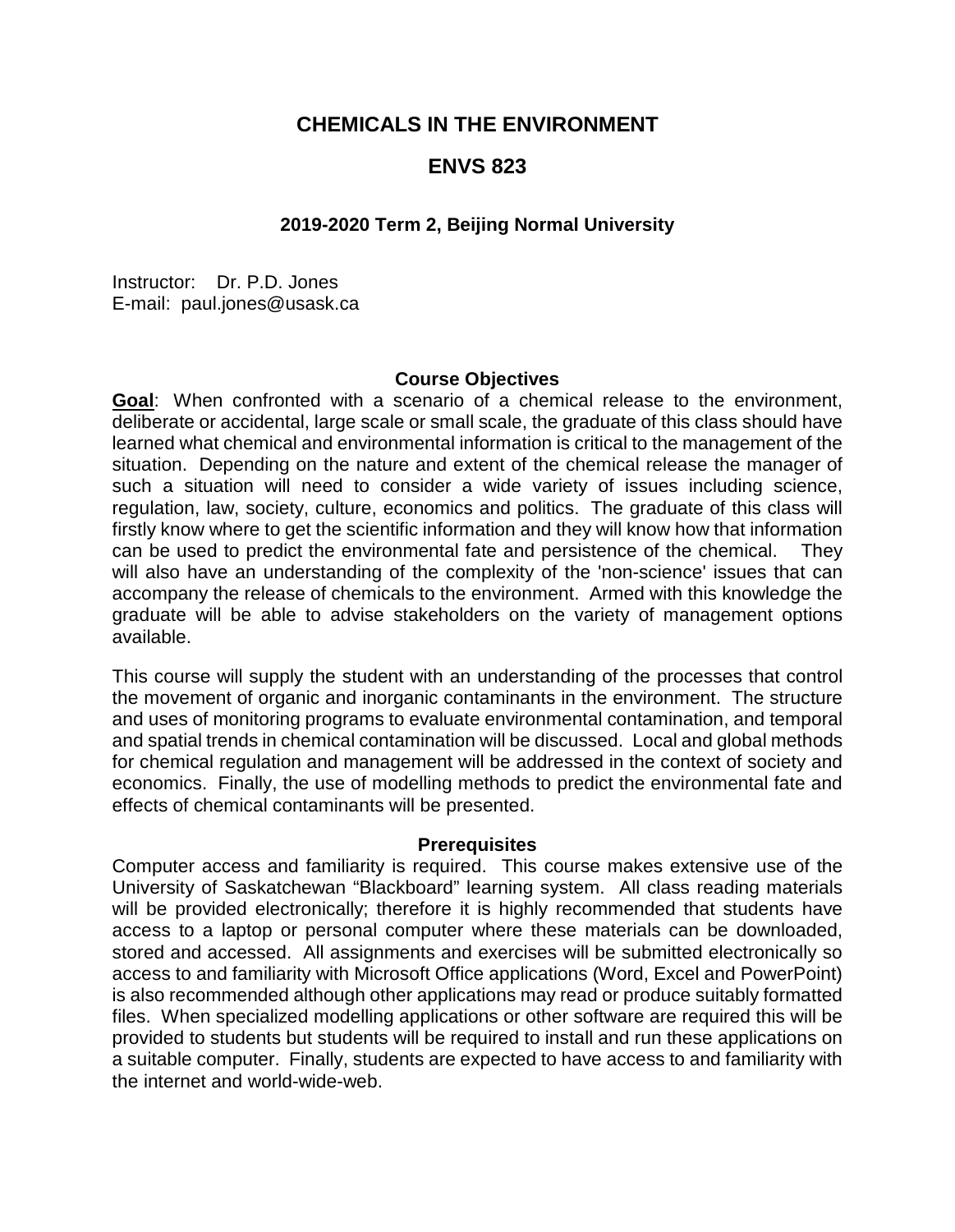### **Model**

The class will consist of three hours of lectures per week. The weekly lectures will be consolidated into a single 3 hour session with three portions, the middle portion being used for discussion and practical exercises or guest lectures, as appropriate.

#### **Assigned Readings**

The only assigned text reading for this class is the book "Silent Spring" by Rachel Carson, this text is available electronically from the vendors listed below. A collection of additional readings, or links to them, will be provided on the course Blackboard page. Core materials will be provided at the beginning of the course, supplementary materials will be made available during the course. The readings will include book chapters, articles and other materials. The readings will be referred to and will complement the material provided in class lectures. All lecture materials will also be provided on the Blackboard system.

The location where each section's lecture notes will be available will be announced in class. Extensive use of web-based materials will be made. One portion of the course will involve using the web to locate information on chemicals and their interactions with society and the environment.

### **Assignments**

Students will be required to undertake two written assignments during the course. Each assignment will be between 5-10 pages (double spaced 10-12pt font) long and will demonstrate the students grasp of the materials presented in lectures and readings. The first assignment will involve the students focusing their learning on a detailed assessment of the environmental fate and effects of a chosen "pet chemical" assigned to each student at the beginning of the course. The assignment will cover the chemical and physical properties of the chemical and how these affect its environmental fate and effects. The second assignment will cover the history and societal impacts of the chemical including but not limited to environmental concerns and regulation, issues of global transport and equity, potential alternatives and societal pressures leading to and impacting use patterns.

Assignments will be graded on comprehensiveness, use of appropriate internet and other resources, ability to integrate materials presented in class with the assignment topic. For assignment two grading emphasis will also be placed on the student's ability to recognize different points of view and to weigh the relative merits of different courses of action.

### **Grading Policy**

Grades will be based on a one-hour mid-term (open-book, short-answer) examination (20%) a two-hour (open-book, short-answer) final examination (40%) and two class assignments (15% each). Examinations will be based on material presented in lectures, lecture notes and assigned readings; the mid-term will cover the material presented in the first half of the course. 50% of the material on the final examination will come from the second half of the course, with the other 50% being comprehensive from the entire course. The final 10% of the student's final grade will be allocated based on class participation including participation in discussions, asking questions and active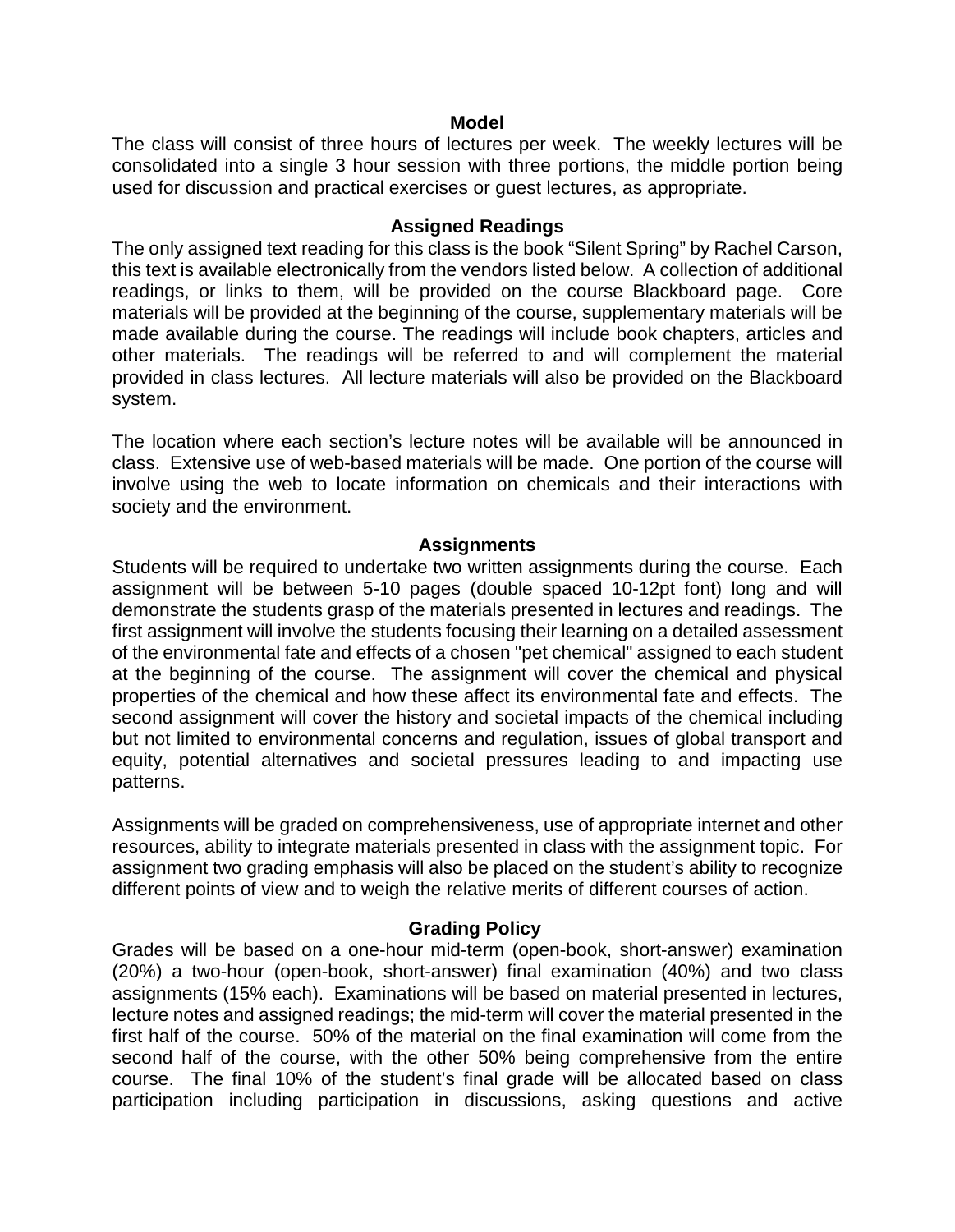engagement in the learning process. The last criterion will be assessed by using electronic communication tools provided by the Blackboard Learning System such as quizzes and short answer assessment questions or may be assessed based on other as yet unspecified class activities.

# **Academic Honesty**

Students are expected to be academically honest in all of their scholarly work, including course assignments and examinations. Every student registered in this course is expected to have read and understood the rules regarding student academic dishonesty posted on the University website [\(http://www.usask.ca/secretariat/student-conduct](http://www.usask.ca/secretariat/student-conduct-appeals/academic-misconduct.php)[appeals/academic-misconduct.php\)](http://www.usask.ca/secretariat/student-conduct-appeals/academic-misconduct.php).

# **Lectures/Examinations**

# **Day 1-2 CHEMICAL-PHYSICAL PROPERTIES**

The first portion of the class will provide a basic understanding of the chemical principles that determine the properties of chemicals that are relevant to environmental fate and effects.

Specific Topics: Atoms bonds and molecular structure, dipole moment and polarization, dissociation constants, solubility, heat of vaporization, vapor pressure, solubility in solvents, octanol water partitioning coefficient, bioconcentration factors.

# **Day 3-4 ENVIRONMENTAL PROCESSES**

The second portion of the class will discuss the characteristics of different environmental compartments and how these characteristics can influence chemical fate and effects.

Specific Topics: Adsorption processes on soils and sediments, partitioning to organic matter, volatilization from water and soil, diffusion coefficients in air and water, atmospheric residence time, reaction rates, hydrolysis, photolysis biodegradation, intermedia partitioning, fugacity.

\*\*\*\*\*\*\*\*\*\*\*\*\*

**First Assignment Due (Properties and Fate of 'pet' chemicals – see details above)** \*\*\*\*\*\*\*\*\*\*\*\*\*

# **Day 5-7 DYNAMICS OF MAJOR ENVIRONMENTAL POLLUTANTS**

Each class of chemical compounds has it own characteristics in common that govern their environmental fate. These compound classes provide excellent examples of the principles of chemodynamics - using knowledge of chemical properties to predict environmental fate.

Specific Topics: Dynamics of Polyhalogenated and Polycyclic Aromatic Compounds in the Environment, Organochlorines - Sources, Properties, Distribution, Polycyclic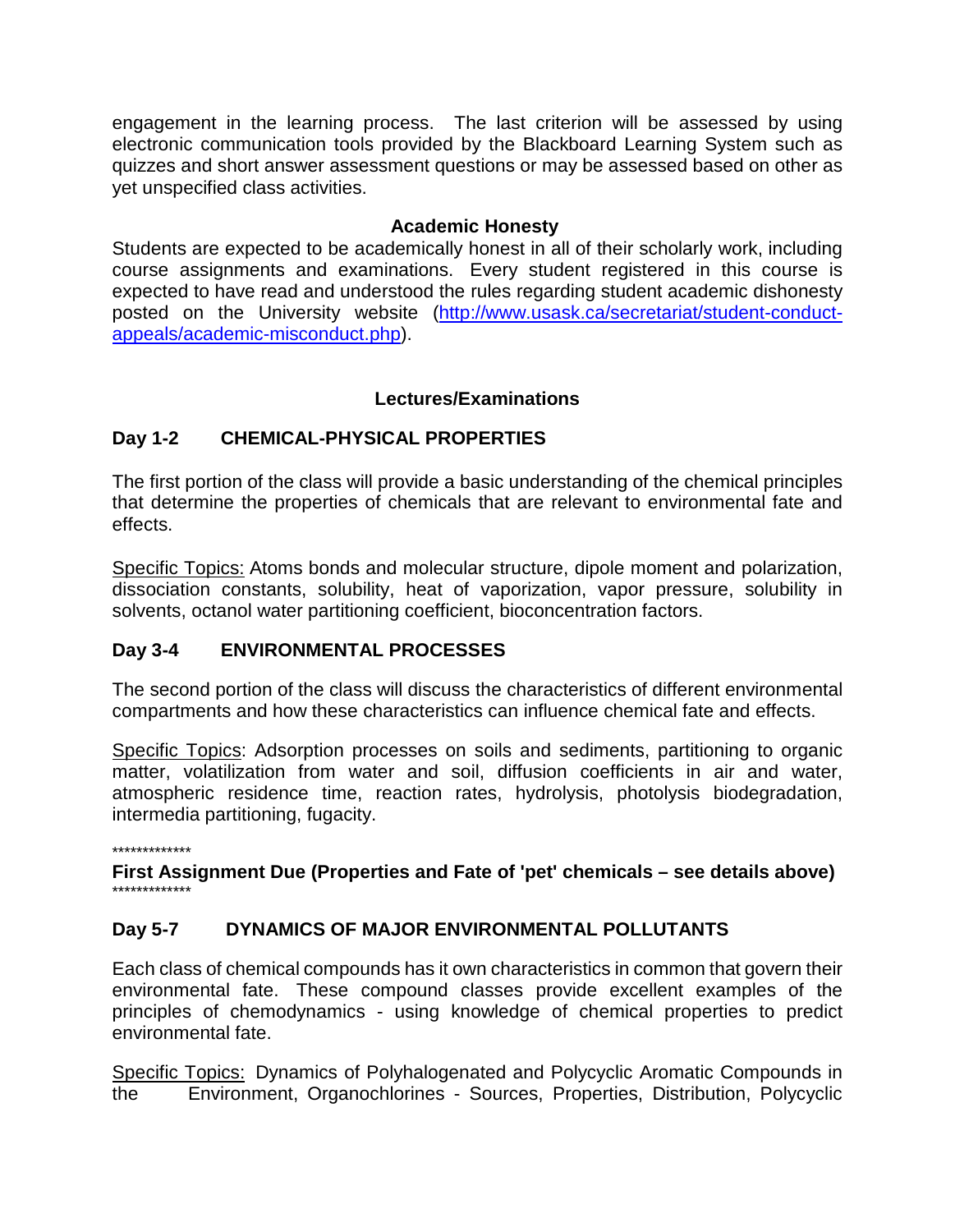Aromatic Hydrocarbons (PAHs) - Sources properties, organometallics - properties and fate, Metals - Properties sources distribution, Mercury/Arsenic/Selenium, Sulfur & Nitrogen Cycles - Acidification, radioisotopes.

\*\*\*\*\*\*\*\*\*\*\*\*\*

# **Midterm Examination**

\*\*\*\*\*\*\*\*\*\*\*\*\*

# **Day 8-10 Monitoring and Managing Environmental Fate**

There are a variety of approaches to monitoring the distribution of chemicals in the environment. Many of these approaches are based on the physico-chemical properties of the chemical in question. Specific monitoring programs, such as the global "Mussel Watch" program and several Great Lakes monitoring programs will be discussed with reference to the chemicals in question and the aims of the monitoring effort. This section of the course will also address aspects of the management of chemicals in the environment. Specifically, national and international chemical management programs will be assessed from variety of scientific, societal and economic perspectives.

Specific Topics: Geological Matrices - Air Sediments/Soil Water, Biological Matrices - Plants, Phytoplankton, Macrophytes, Animals - Benthic Invertebrates Mollusks Worms & Insects, fish, Birds, humans. Bioavailability, Fish Consumption Advisories, PBT criteria, CEPA, UNEP, Stockholm convention, Montreal protocol, ecological risk assessment.

# **Day 11-12 Predicting Environmental Fate**

With the knowledge we have gained, it is now possible to predict, with a reasonable degree of certainty where chemicals will go in the environment and how long they will be there. There are a variety of modelling approaches currently used and these will be discussed. One of the most valuable sources of information for this section is the Canadian Centre for Environmental Monitoring and Chemistry (<http://www.trentu.ca/academic/aminss/envmodel/>). We will also discuss and use several models from the US EPA (http://www. epa.gov/epahome/models.html)

Specific Topics: Environmental Pharmacokinetics, curve Fitting, Predictions, Mechanistic Simulation Models - Structure utility & Limitations, requirements, Air Soil water, Exercise Bioaccumulation of lead

\*\*\*\*\*\*\*\*\*\*\*\*\*

**Assignment 2 due at the end of the last class period – assignment details provided above.**

\*\*\*\*\*\*\*\*\*\*\*\*\*

\*\*\*\*\*\*\*\*\*\*\*\*\*

**Final Examination**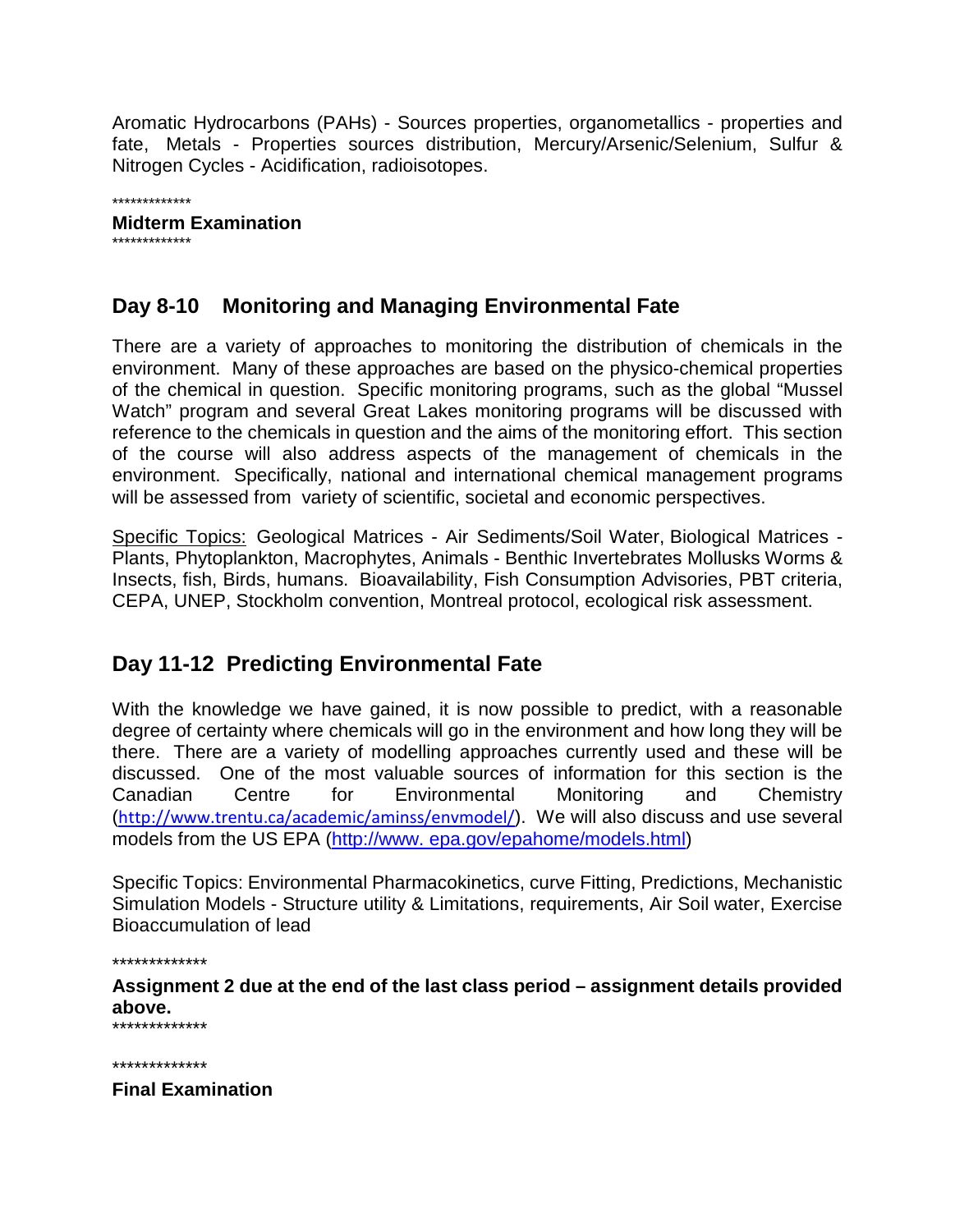\*\*\*\*\*\*\*\*\*\*\*\*\*

# **Required Reading**

"Silent Spring" Rachel Carson – this book is available online from several vendors – here are two:

**[http://www.barnesandnoble.com/w/silent-spring-rachel](http://www.barnesandnoble.com/w/silent-spring-rachel-carson/1100303602?ean=9780547527628)[carson/1100303602?ean=9780547527628](http://www.barnesandnoble.com/w/silent-spring-rachel-carson/1100303602?ean=9780547527628)**

**<http://www.amazon.ca/Silent-Spring-Rachel-Carson-ebook/dp/B004H1UELS>**

**Examples of other Relevant Web Resources**

#### **The CAS Registry:**

#### **<http://www.cas.org/index>**

The location for the Chemical Abstracts Service of the American Chemical Society. Provides a unique identification number for each chemical. As of March 2010 database consisted of 52,899,253 unique chemicals

### **Chemfinder**

**<http://www.chemfinder.com/chembiofinder/Forms/Home/ContentArea/Home.aspx>** Provided free by Cambridge Scientific Software permits searching for chemical structures by name and CAS number also provides additional information such as suppliers and chemical properties.

### **US-EPA**

Wealth of information - we will cover specific areas in detail. Two examples are **<http://www.epa.gov/envirofw/> <http://www.epa.gov/athens/learn2model/part-two/onsite/sparcproperties.html>**

### **Centre for Environmental Modelling and Chemistry**

**<http://www.trentu.ca/academic/aminss/envmodel/welcome.html>**

Based at Trent University this site provides a variety of models to estimate the environmental fate of chemicals.

### **ACD Lab Systems**

**<http://www.acdlabs.com/home/>**

Freeware available for molecular modelling and determination of some chemical properties.

#### **ZINC Database:**

**<http://zinc.docking.org/>** Database of 13 million "purchasable" chemicals